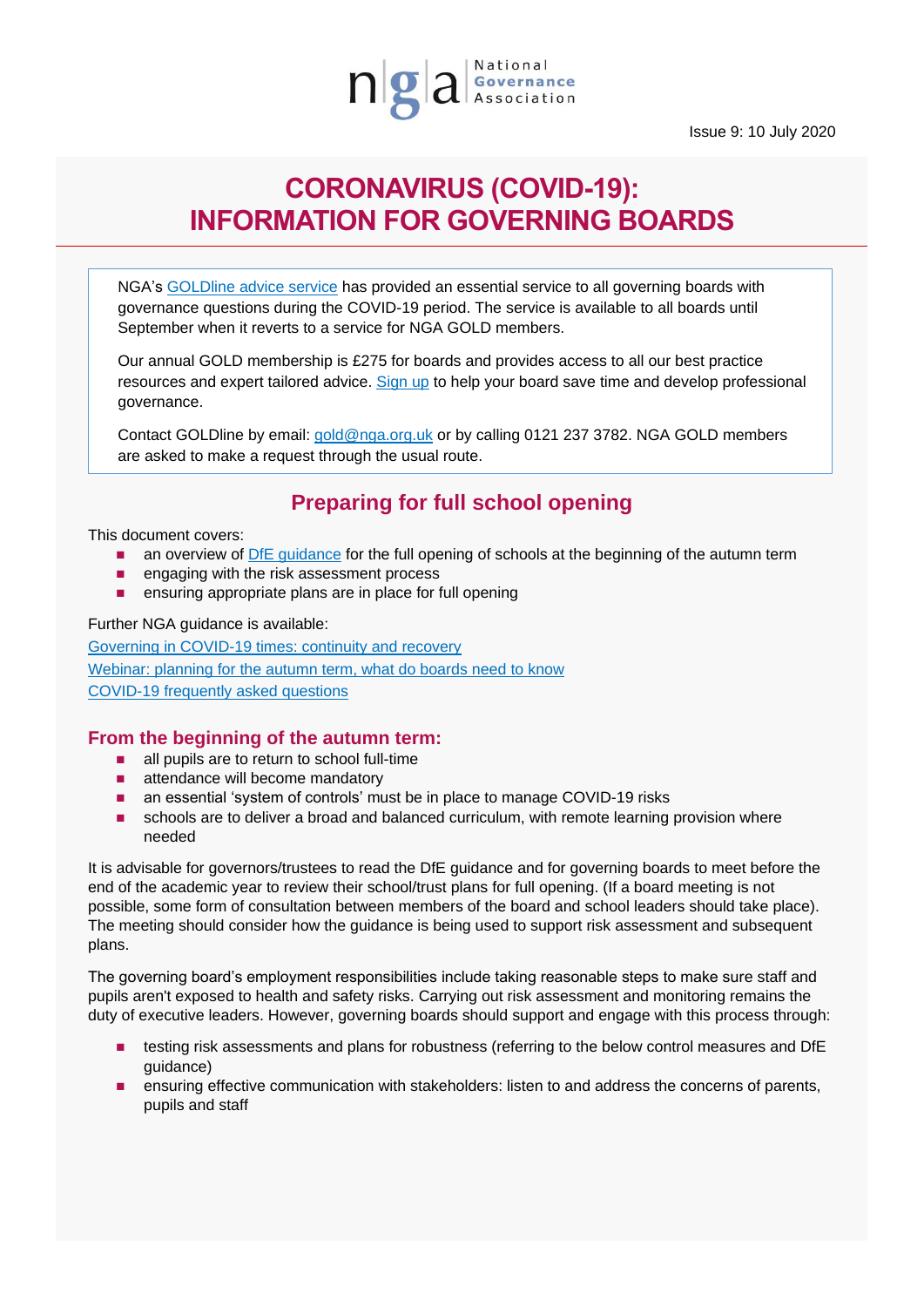

### **Assessing risk and implementing effective control measures**

Schools should consider how to apply the 'system of controls' in their own setting. Risk assessments have been carried out to support partial re-opening during the summer. However, it is a legal requirement to update risk assessments in preparation for the autumn term.

Essential control measures include:

- a requirement that people who are ill stay at home
- robust hand and respiratory hygiene
- enhanced cleaning arrangements
- active engagement with NHS Test and Trace
- formal consideration of how to reduce contacts

The guidance asks schools to 'minimise contact between individuals and maintain social distancing wherever possible'. Methods to reduce contacts will vary but, as much as possible, will include:

- grouping children together (in consistent 'bubbles' that could be classes or year groups)
- avoiding contact between groups (for example, using staggered start times)
- arranging classrooms with forward facing desks
- staff maintaining distance from pupils and other staff as much as possible (staff can move between bubbles but will, ideally, maintain 2 metres distance from other adults)

#### **Welcoming staff back into school**

The DfE expects that, given the relaxation of shielding measures, most staff will be able to attend school in the autumn. However, there are additional considerations during this period:

- School leaders are encouraged to take a flexible approach to staffing: reducing risks for vulnerable staff and deploying to support opening to all pupils.
- Boards and school leaders should continue recruitment activities (remotely for the time being) to support preparations for the autumn term.
- Governing boards should seek assurances that specialist staff will be deployed to support **pupils with SEND.**
- School leaders have a limited amount of time to build plans for the autumn term. Governing **boards, as ever, should be mindful of staff work-life balance and wellbeing.**

#### **Attendance expectations**

- Attendance will be mandatory from the beginning of the autumn term, except where: pupils are in the care of public health professionals, pupils are self- isolating in line with public health advice or infection rates rise locally and pupils are advised to shield.
- Where there is no valid reason for absence, fines may be issued again in the autumn. Headteachers continue to have discretion as to when to issue fines a last resort.
- Parents may be reluctant to send children back to school; communication with parents needs to be clear and reassuring.
- The DfE have published a [behavior and attendance checklist](https://assets.publishing.service.gov.uk/government/uploads/system/uploads/attachment_data/file/899384/Checklist_for_school_leaders_on_behaviour_and_attendance.pdf) for school leaders to support full opening.
- Getting to school safely may be challenging for some pupils and staff. The government encourage walking, cycling and private transport. Schools may also need to consult with local transport partners.
- Governing boards will need to work with school leaders to build confidence amongst the **school community in the plan for full opening.**
- Communications that reflect school values and ethos will help build confidence governing **boards can work with senior leaders to construct communications.**